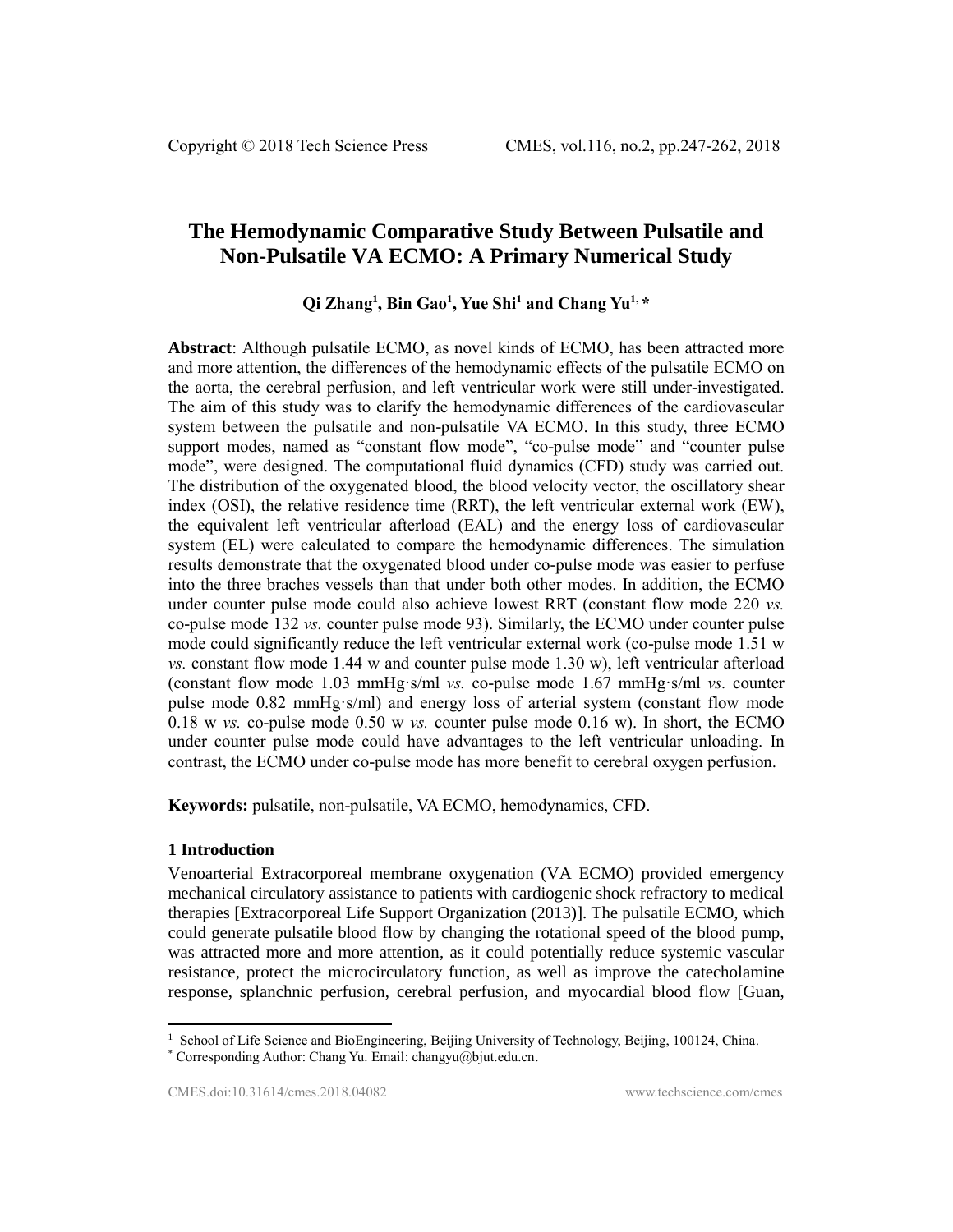Karkhanis, Wang et al. (2010); Trummer, Foerster, Buckberg et al. (2014)]. For instance, Adedayo et al. [Adedayo, Wang, Kunselman et al. (2014)] reported that pulsatile ECMO could provide more dynamic energy to the circulatory system than non-pulsatile ECMO. Wang et al. [Wang, Kunselman, Clark et al. (2015)] demonstrated that the novel pulsatile ECMO could achieve better hemodynamic energy transmission. Similarly, Wolfe et al. [Wolfe, Strother, Wang et al. (2015)] found that pulsatile flow improved the transmission of hemodynamic energy to the patient without significantly affecting the pressure drops across the circuit. Although the above-mentioned studies demonstrated that the pulsatile ECMO could achieve better performance on energy transmission, its precise hemodynamic effects on the aorta, the cerebral perfusion, and left ventricular work were still under-investigated.

Computational fluid dynamic (CFD) has become an important method for clarifying the hemodynamic states of ECMO. For instance, Zhang et al. [Zhang, Gao and Chang (2018)] studied the distribution of the aortic oxygenated blood under VA ECMO. Gu et al. [Gu, Zhang, Gao et al. (2016)] compared the hemodynamic differences between the central ECMO and peripheral ECMO, by using CFD approach. Caruso et al. [Caruso, Gramigna, Serraino et al. (2015)] studied the influence of aortic outflow cannula orientation on aortic blood flow pattern during central ECMO, by using CFD method. Similarly Assmann et al. [Assmann, Gül, Benim et al. (2015)] evaluated the hemodynamic advantages of novel dispersive aortic cannulas on the distribution of aortic wall shear stress. Although CFD approach was widely applied to evaluate and optimize the hemodynamic state of ECMO, there was no study on the hemodynamic effects of pulsatile ECMO on the aortic hemodynamics, the cerebral perfusion, and the left ventricular work.

In order to study the hemodynamic effects of pulsatile ECMO, numerical studies, based on patient-specific arterial geometric model with three different boundary conditions (named as "constant flow mode", "co-pulse mode" and "counter pulse mode", respectively), were conducted. The computational fluid dynamic (CFD) theory was employed to calculate the arterial hemodynamic states. The distribution of oxygenated blood and deoxygenated blood, the blood velocity vector, oscillatory shear index (OSI), relative residence time (RRT), the left ventricular external work (EW), the equivalent left ventricular afterload (EAL) and the energy loss of cardiovascular system (EL) were chosen as the indicators to evaluate the hemodynamic effect caused by pulsatile ECMO.

#### **2 Material and methods**

#### *2.1 Arterial model reconstruction*

In order to evaluate the hemodynamic states, a patient-specific arterial model was established based on computed tomography angiography (CTA) data, obtained from a healthy volunteer. The volunteer was 26-year old healthy man, who was not suffered from any cardiovascular disease. The healthy volunteer was chosen to ensure the scalability of the study. The model consisted of the ascending aorta, aortic arch, brachiocephalic artery, left common carotid artery, left subclavian artery, descending aorta and femoral artery (Fig. 1A). Written informed consent was obtained from the volunteer for using medical images in the study. The 3D arterial geometric model was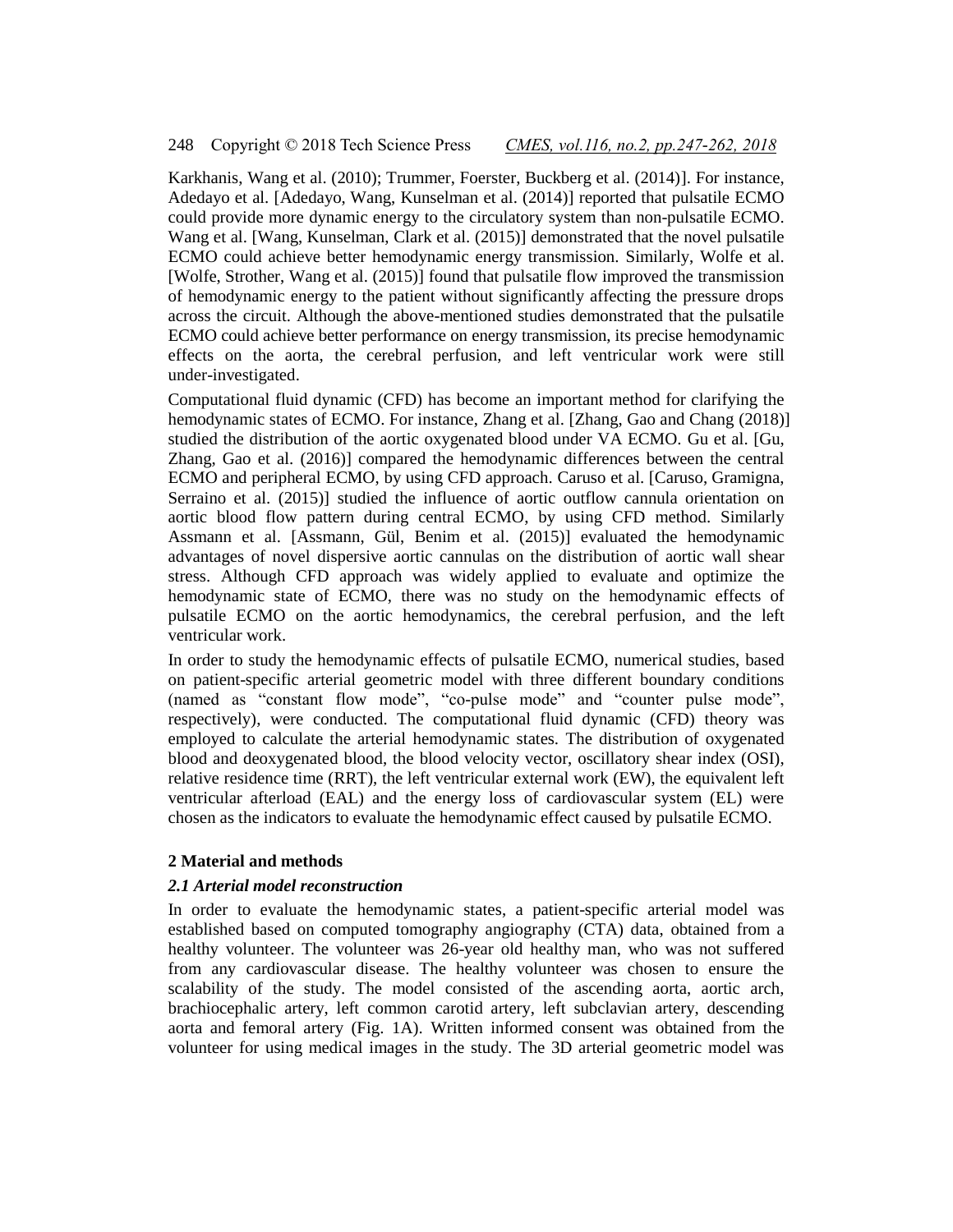constructed by using these data and by using commercial 3D reconstruction software MIMICS (Materialise, Belgium). And then, the model was transferred into the commercial software Geomagic (Geomagic, USA) to improve its surface quality (Fig. 1A).



**Figure 1:** The geometric model of artery system and boundary conditions of three modes. 1A was the geometric model of arterial system. In the 1A, a denoted the ascending aorta, b represented the brachiocephalic artery, c was the left common carotid artery, d denoted the left subclavian artery, e and f represented the left and right femoral artery. 1B illustrated the boundary condition of constant flow mode; 1C showed the boundary condition of co-pulse mode, 1D illustrated the boundary condition of counter pulse mode

#### *2.2 Meshing generation*

The arterial geometric models were meshed by using the commercial package Hexpress (NUMECA, Belgium), which could generate high quality unstructured hexahedral grids, and then sent into CFD package FLUENT (ANSYS, Canonsburg, PA, USA). In order to determine the appropriate numbers of elements for this model, grid independency tests, targeting the blood velocity contour as measures, were conducted. The results confirmed that 2.4 million hexahedral elements are sufficient for this study. In order to obtain more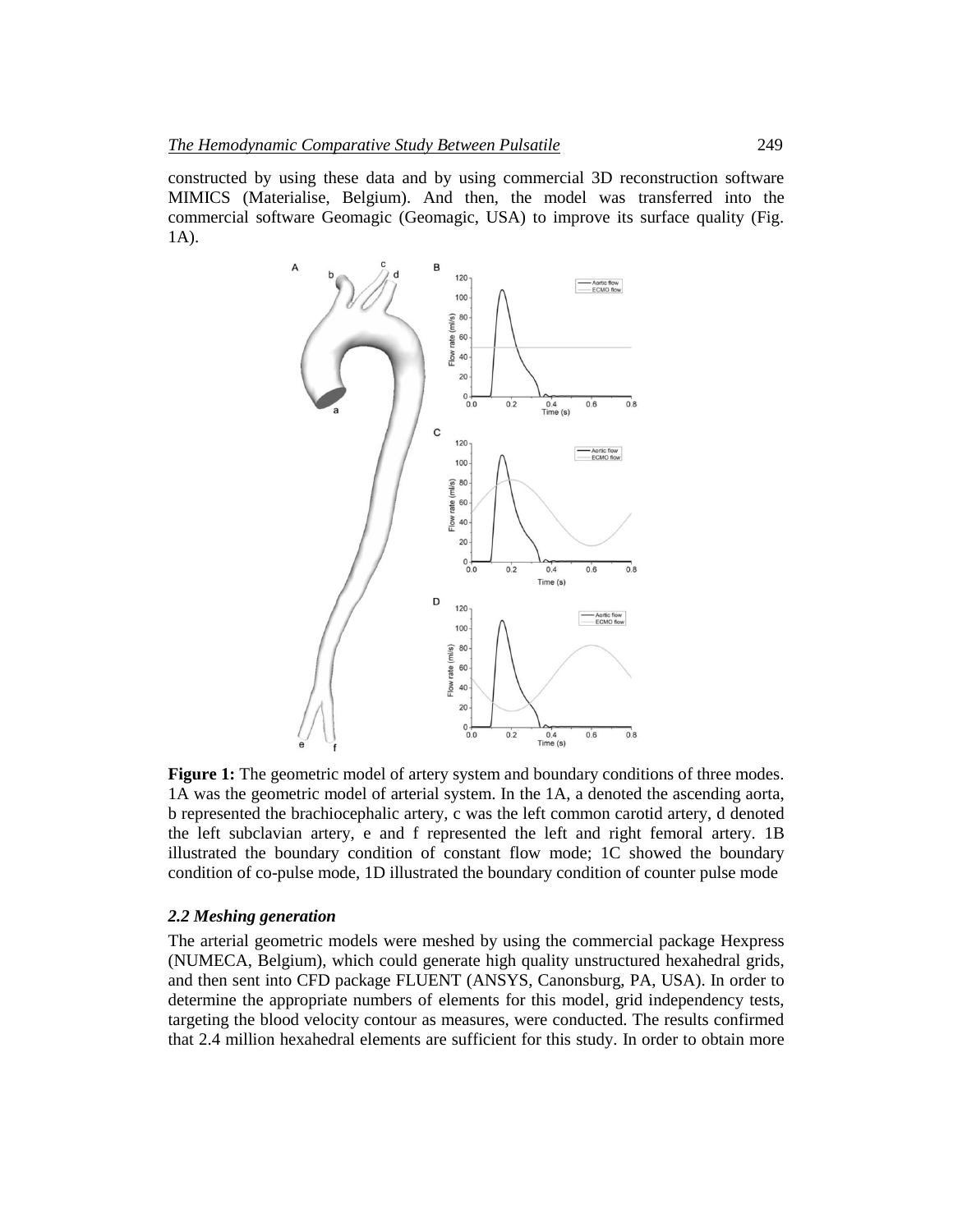accuracy results, 12 boundary layers, in which the stretching ratio was 1.2, were employed (Fig. 2).



**Figure 2:** The optimal mesh, nearly 2.4 million elements. 2A shows the hexahedral grids of the geometric model; 2B illustrated the boundary layers

#### *2.3 Numerical approaches*

The flow was governed by the mass and momentum conservation for incompressible fluid, known as the Continuity and Navier-Stokes Eqs. (1) and (2) [Kabinejadian, Chua, Ghista et al. (2010)].

$$
\nabla \cdot \mathbf{u} = 0 \tag{1}
$$

$$
\rho \frac{\partial \mathbf{u}}{\partial t} + \rho (\mathbf{u} \cdot \nabla) \mathbf{u} = -\nabla p + \mu \nabla^2 \mathbf{u}
$$
\n(2)

where u was blood velocity,  $\mu$  represented the time, and  $p$  denoted the blood pressure,  $\rho$  and  $\mu$  was the density and the dynamic viscosity of the blood, respectively. The Eqs. (1) and (2) were solved by ANSYS/Fluent 16.2, in which the finite volume-based pressure-correction algorithm and second-order upwinding scheme were selected.

#### *2.4 Boundary conditions*

According to the clinical practice, the hemodynamic states of artery under pulsatile and non-pulsatile ECMO were study. In all studies, the left femoral artery was chosen as the inlet, to where the outflow cannula of ECMO was inserted. And the diameter of the ECMO outflow cannula was assumed to be the same with that of left femoral artery. The non-pulsatile ECMO, which is the conventional ECMO used in the clinical practice, was used as the reference. In the non-pulsatile mode, the physiological velocity data (mean flow rate was 1 L/min) was used as the boundary of aortic root. And a constant flow rate, which was set as 3 L/min, was used as the inlet boundary condition of ECMO (Fig. 1B). For pulsatile ECMO, there are two types, named as co-pulse mode and counter pulse mode, were designed. For co-pulse mode, the blood flow from ECMO synchronized with the physiological blood flow jetted from aortic root (Fig. 1C). In addition, the blood flow, jetted from counter pulse ECMO, has 180 degree phase delay with the physiological blood flow, pumped from aortic root (Fig. 1D). In three studies, the physiological blood flow was derived from a lumped parameter model, of which the accuracy is validated by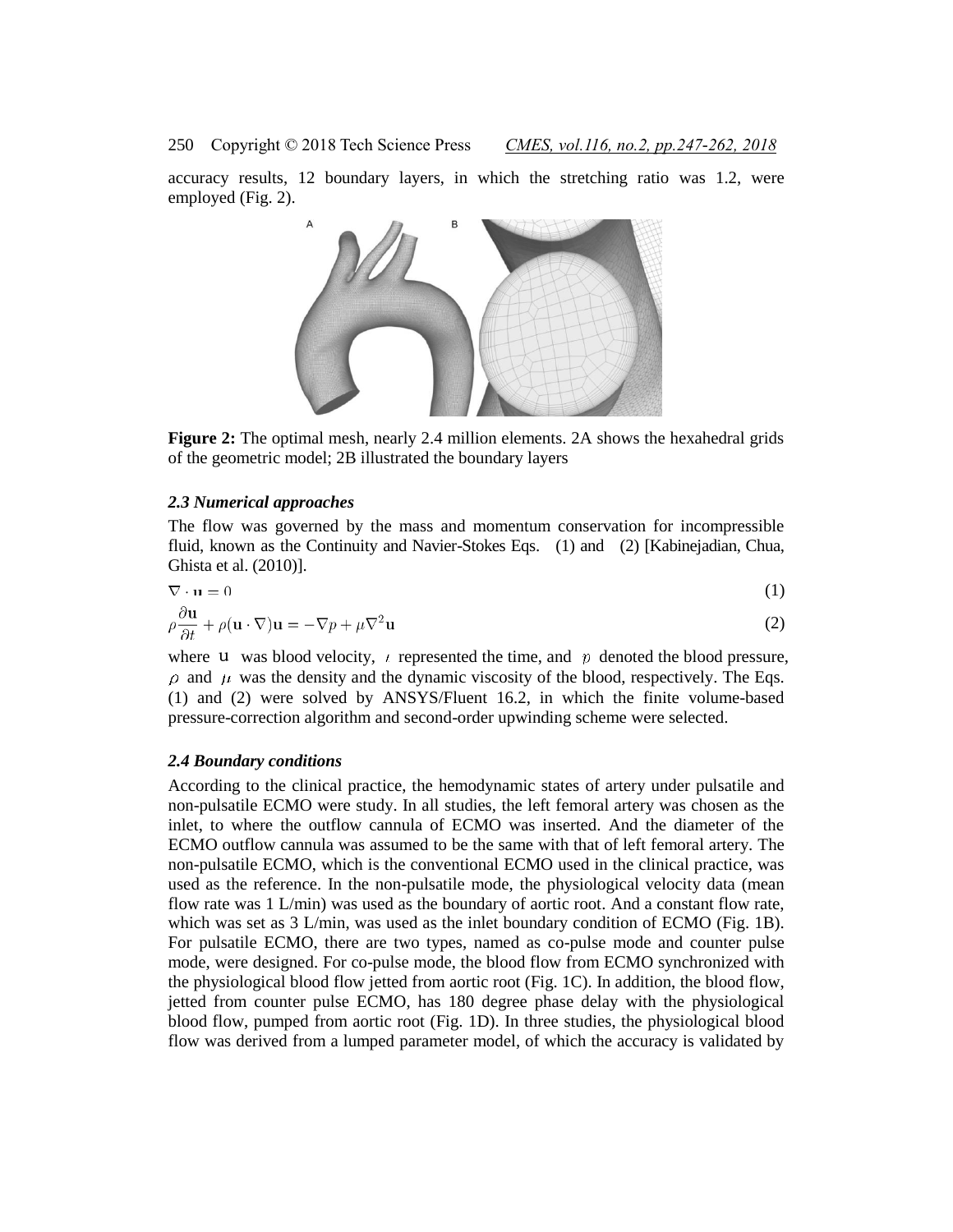clinical data [Gao, Chang, Xuan et al. (2013)]. To mimic the physiological condition of patient, supported by ECMO, the mean value of blood flow, imposed at the aortic root, was reduced to 1 L/min. Under co-pulse ECMO case, the blood flow, jetted from ECMO, was denoted as the Eq. (3).

$$
flow_{copulse} = 3 + 2 * sin(\frac{2 * \pi * t}{T})
$$
\n(3)

Where  $flow_{comulse}$  was the blood flow, whose unit was L/min. T represented the cardiac cycle,  $t$  was the time step. The second mode was named as counter pulse mode. In this mode, the blood flow, jetted from ECMO, had 180 degree phase delay with the blood flow pumped from aortic root. It was denoted as the Eq. (4).

$$
flow_{counterpulse} = 3 - 2 * sin(\frac{2 * \pi * t}{T})
$$
\n(4)

Where  $flow_{counterpulse}$  was the blood flow, jetted from ECMO. It unit was L/min. The third mode was named as constant flow mode, in which the blood flow, jetted from ECMO, was set at 3 L/min. Moreover, the constant blood pressure, used as the boundary conditions, was imposed at the outlet of three branch vessels (80 mmHg) and the left femoral artery (70 mmHg) [Yu, Liu, Wong et al. (2016)]. And the cardiac cycle was set to 0.8 s.

# *2.5 Calculation settings*

The blood was assumed as the incompressible, homogeneous and Newtonian fluid, of which the viscosity and density is set  $0.0035$  Pa•s [Khalafvand, Ng, Zhong et al. (2012)] and  $1050 \text{ kg/m}^3$  [Zhao, Liu, Bai et al. (2012)], respectively. The cardiac cycle was set to be 0.8 s and the time step was 0.01 s. According to the geometric size of the geometric model, the blood density and the peak systolic velocity of blood, the peak systolic Reynolds number Re was larger than 3500. Hence, the SST k-w turbulence model, which was confirmed to fit for illustrating the turbulence flow states in the aorta [Cheng, Tan, Riga et al. (2010)], was used in this study. The backward Euler implicit time integration algorithm was employed with a fixed time step (0.01 s). 5 cardiac cycles were calculated to eliminate the effect of initial conditions and the hemodynamic parameters in the 5th cardiac cycles were extracted for hemodynamic analysis. The convergence criterion in this study was set to be  $10^{-3}$ .

#### *2.6 Hemodynamic analysis*

In order to evaluate the hemodynamic differences between pulsatile and non-pulsatile ECMO, OSI, RRT, EW, EAL and EL were calculated in this study. The EW was an important factor for quantifying the left ventricular load [Gao, Chang, Xuan et al. (2013)]. It was described as the Eq. (5)

$$
EW(t) = 0.0022 \times CO(t) \times AOP(t) \tag{5}
$$

Where  $EW(t)$  was the external work of the left ventricle (watts),  $AOP(t)$  represented the pressure at the aortic root (mmHg),  $CO(t)$  denoteed the cardiac output (L/min).

According to Moscato's work, the left ventricular EAL, which was an important factor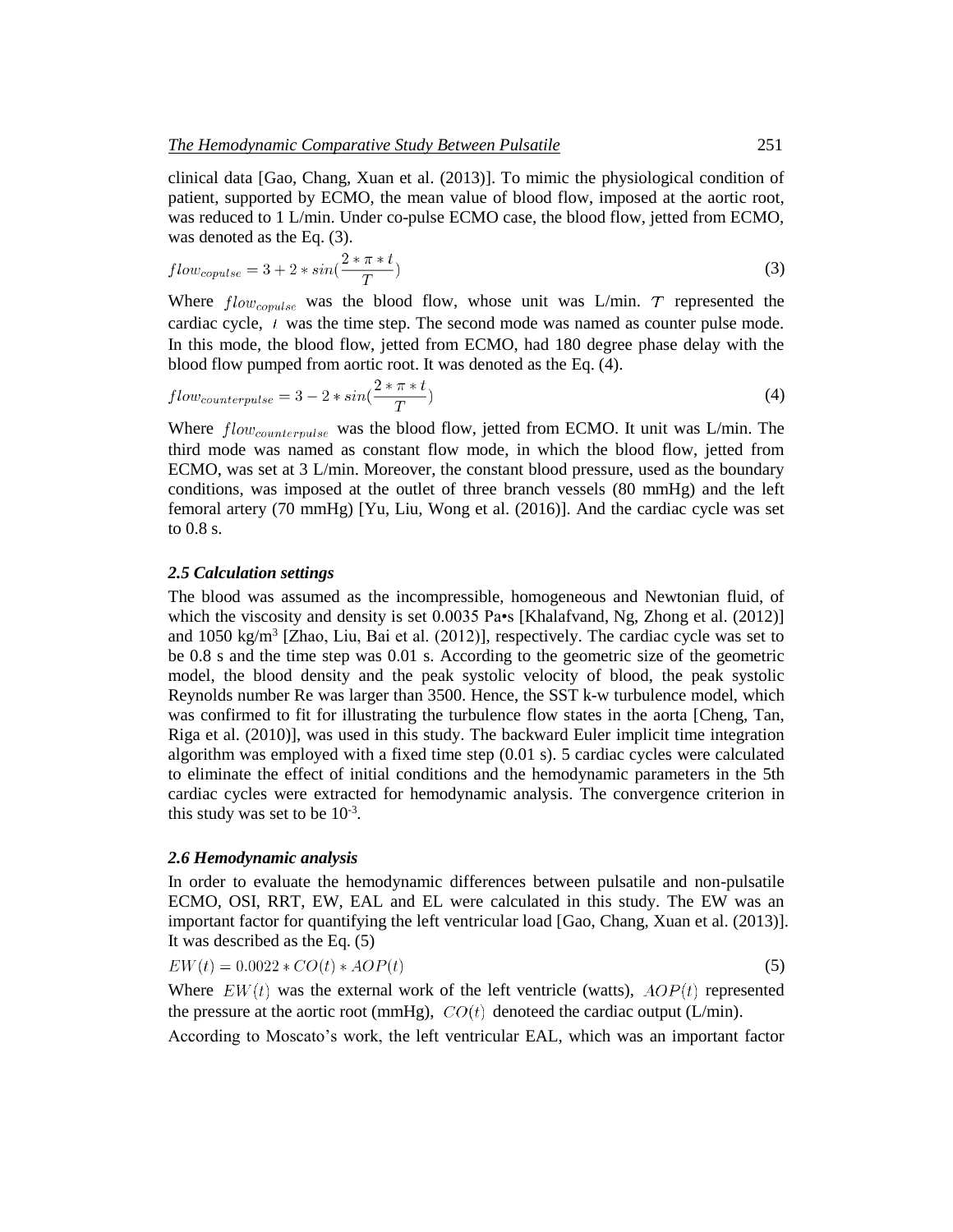for evaluating the left ventricular afterload, was the ratio of the instantaneous aortic pressure and cardiac output. It denoted as the Eq. (6)

$$
EAL = \frac{1}{T} \int_0^T \left(\frac{AOP(t)}{CO(t)}\right) dt
$$
\n(6)

Where  $EAL$  was the equivalent afterload of the left ventricle (mmHg·s/ml), T represented the cardiac cycle (s),  $AOP(t)$  denoted the instantaneous aortic pressure (mmHg),  $CO(t)$  was the instantaneous cardiac output (ml/s).

Energy loses (EL) was a very important factor, which reflected the efficiency of energy transmission. According to the theory of conservation of hemodynamic energy, the EL was described as the equation

$$
EL(t) = 0.0022 * (AOP(t) * CO(t) + P_E(t) * F_E(t) - \sum_{k} P_k(t) * F_k(t))
$$
\n(7)

Where  $EL(t)$  represented the energy lose (watts),  $AOP(t)$  represented the pressure at the aortic root (mmHg),  $CO(t)$  denoted the cardiac output (L/min),  $P_E(t)$  described the pressure at the inlet of left femoral artery (mmHg),  $F_E(t)$  represented the blood flow at the inlet of left femoral artery (L/min),  $P_k(t)$  and  $F_k(t)$  were the pressure (mmHg) and blood flow (L/min) of three branches vessel and left femoral artery,  $k$  included the brachiocephalic artery, left common carotid artery, left subclavian artery and left femoral artery.

OSI was defined as the equation

$$
OSI = 0.5 * (1 - \frac{\int_0^T \tau_w dt}{\int_0^T |\tau_w| dt})
$$
\n(8)

RRT [Rikhtegar, Knight, Olgac et al. (2012)] was defined as the Eq. (9)

$$
RRT = \frac{1}{(1 - 2 * OSI) * TAWSS}
$$
\n(9)

#### **3 Results**

In order to evaluate the hemodynamic differences between pulsatile ECMO and non-pulsatile ECMO on artery system, the distribution of OSI, RRT and the change in EW and EL respect time steps were shown in Figs. 3-7. Four special time points (0.10 s, 0.15 s, 0.2 s and 0.60 s) were chosen to evaluate hemodynamic states. 0.10 s was the time point, when the blood begins to jet from the aortic root. 0.15 s was the time point, when the left ventricle output reached its maximum value. 0.20 s was the time, when the blood flow, from co-pulse mode of ECMO, reached its peak value. Similarly, 0.60 was the time point, when the co-pulse ECMO output velocity reached its minimum values.

#### *3.1 The distribution of oxygenated and deoxygenated blood*

Fig. 3 illustrated the change in the distribution of oxygenated (the light gray streamline) and deoxygenated (the dark gray streamline) blood under support of three modes, during the whole cardiac cycle. It was found that before ejection phase, the oxygenated blood flow, under co-pulse mode ECMO support, easier entered into the brachiocephalic artery, left common carotid artery and left subclavian artery than that under conventional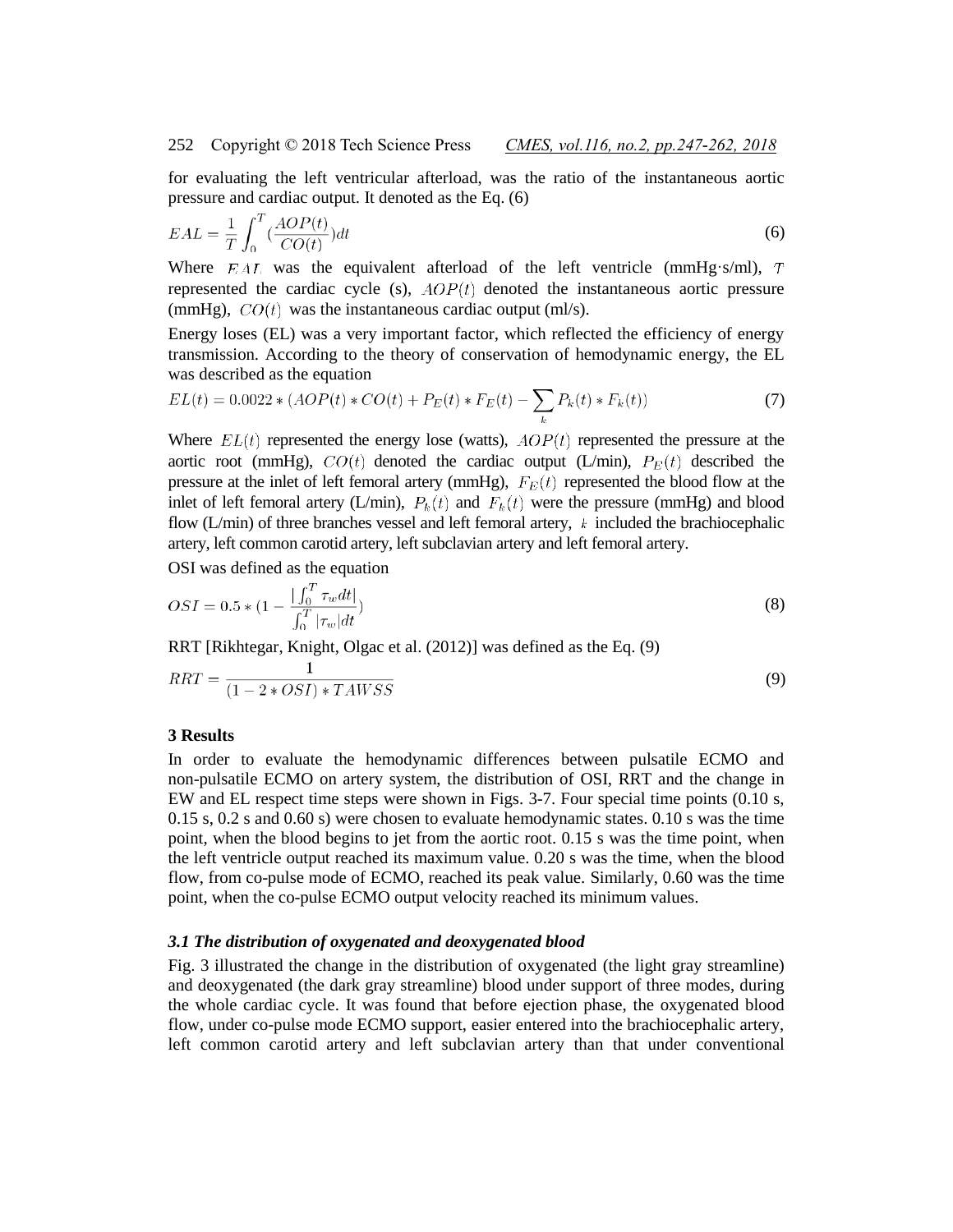constant mode (region a, at 0.1 s). In contrast, under counter pulse mode, the oxygenated blood flow from ECMO was difficult to flow into the three branches vessel. During the ejection phase, the deoxygenated blood flow, entering into the three branches vessel, gradually increased. At the peak systole (*t=*0.15 s), three braches vessels were totally perfused by deoxygenated blood flow under three modes. And then the percentage of oxygenated blood, flowing into the three braches vessels, was gradually increased under co-pulse ECMO mode, as the increase of ECMO flow rate. At the peak time of ECMO flow rate under co-pulse mode  $(t=0.2 \text{ s})$ , the three braches vessels was perfused by the mixed blood (oxygenated blood and deoxygenated blood) under co-pulse mode (region b), while they were perfused by deoxygenated blood under other two modes. In the diastolic phase, the three braches vessels were totally perfused by oxygenated blood, from ECMO, as the blood flow, pumping from left ventricle, was reduced appropriate to 0 L/min (region c).

#### *3.2 The aortic flow pattern*

The blood flow pattern under three modes was demonstrated in Fig. 4. At the beginning of the ejection phase, the oxygenated blood from ECMO and the deoxygenated blood from the left ventricle were mixed at the aortic arch (region a, at 0.1 s). And the stagnant area was observed at the inner wall of the aortic arch under all modes. At the peak time of ECMO flow rate under co-pulse mode  $(t=0.2 \text{ s})$ , the oxygenated blood from co-pulse ECMO could retrograde from femoral artery to aorta (region b). And during the diastolic phase, the turbulence flow and vortex were observed at the ascending aorta (region c).

# *3.3 The distribution of OSI and RRT*

Fig. 5 illustrated the distribution of OSI under three modes. It was seen that the peak value of OSI were observed at the inner wall of the aortic arch and descending aorta (region a: Constant flow mode 0.44 *vs.* co-pulse mode 0.46 *vs.* counter pulse mode 0.45; region b: Constant flow mode 0.39 *vs.* co-pulse mode 0.44 *vs.* counter pulse 0.45). In addition, the area of high OSI under counter pulse mode was smaller than that under co-pulse mode ECMO (region a and b). Fig. 6 showed the distribution of RRT under three modes. It is seen that the high RRT region were observed at the inner wall of aortic arch (region a: Constant flow mode 220 *vs.* co-pulse mode 132 *vs.* counter pulse mode 93), the outer wall of the beginning of the descending aorta (region b: Constant flow mode 21 *vs.* co-pulse mode 27 *vs.* counter pulse mode 19) and the inner wall of the descending aorta (region c: Constant flow mode 19 *vs.* co-pulse mode 36 *vs.* counter pulse mode 18). Among the three modes, RRT, obtained from co-pulse mode, was much higher than that obtained from constant flow mode and counter pulse mode (region a, b and c). Moreover, at aortic arch, the area of the high RRT region at co-pulse mode was significantly larger than that under constant flow mode and counter flow mode (region a).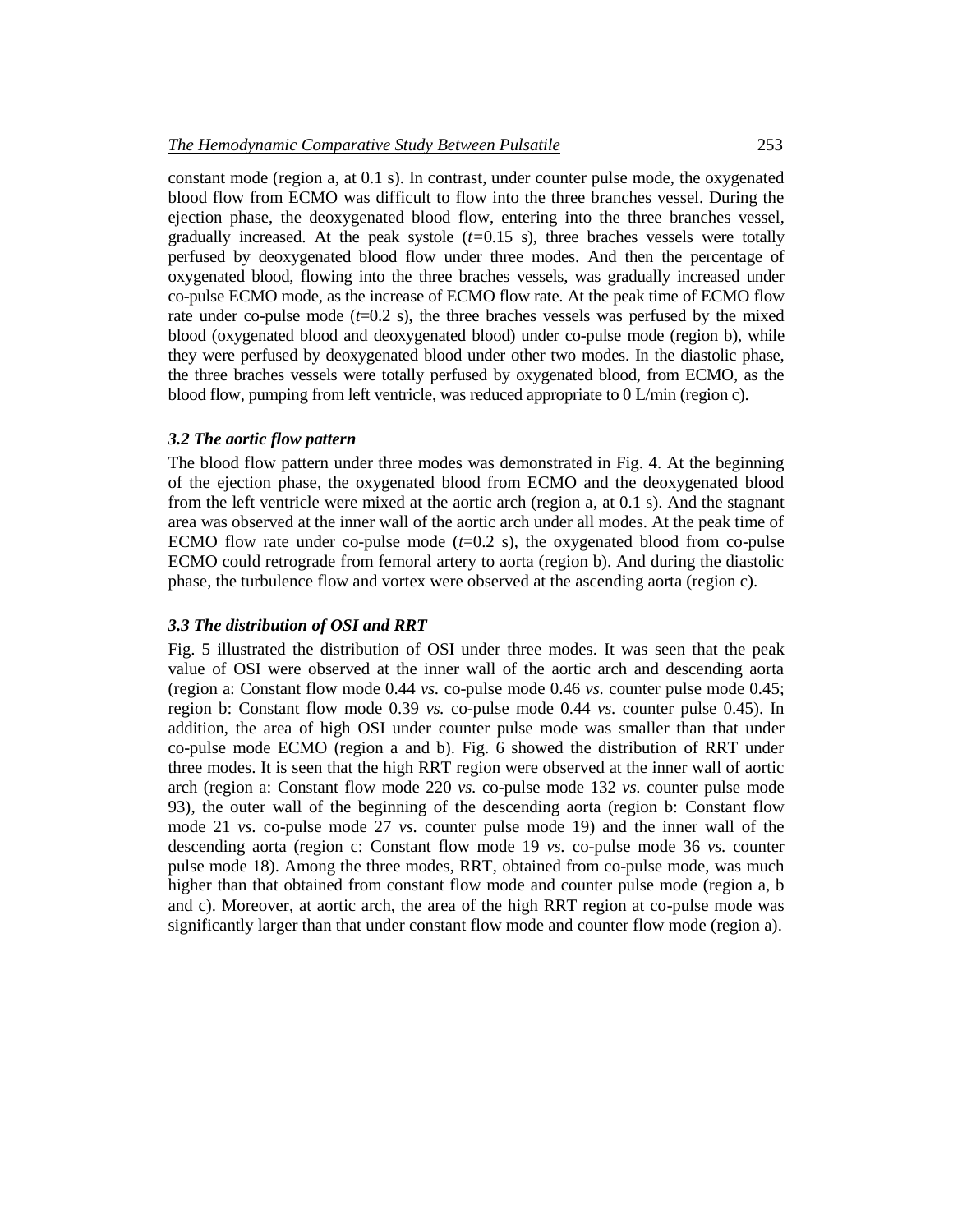

**Figure 3:** The distribution of oxygenated blood flow and deoxygenated blood flow at aortic arch



**Figure 4:** The distribution of blood velocity vector under three modes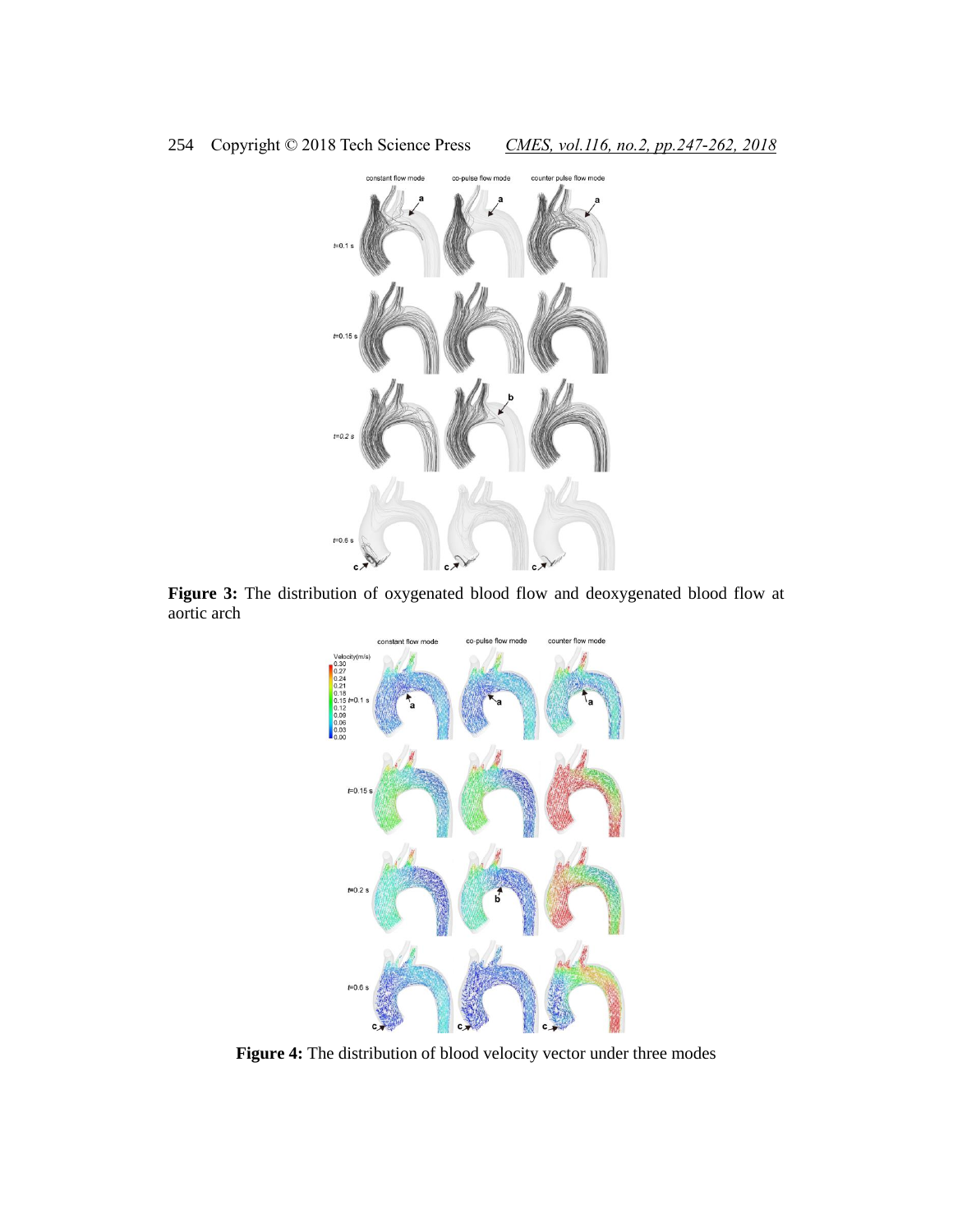

**Figure 5:** The distribution of OSI under three modes



**Figure 6:** The distribution of RRT under three modes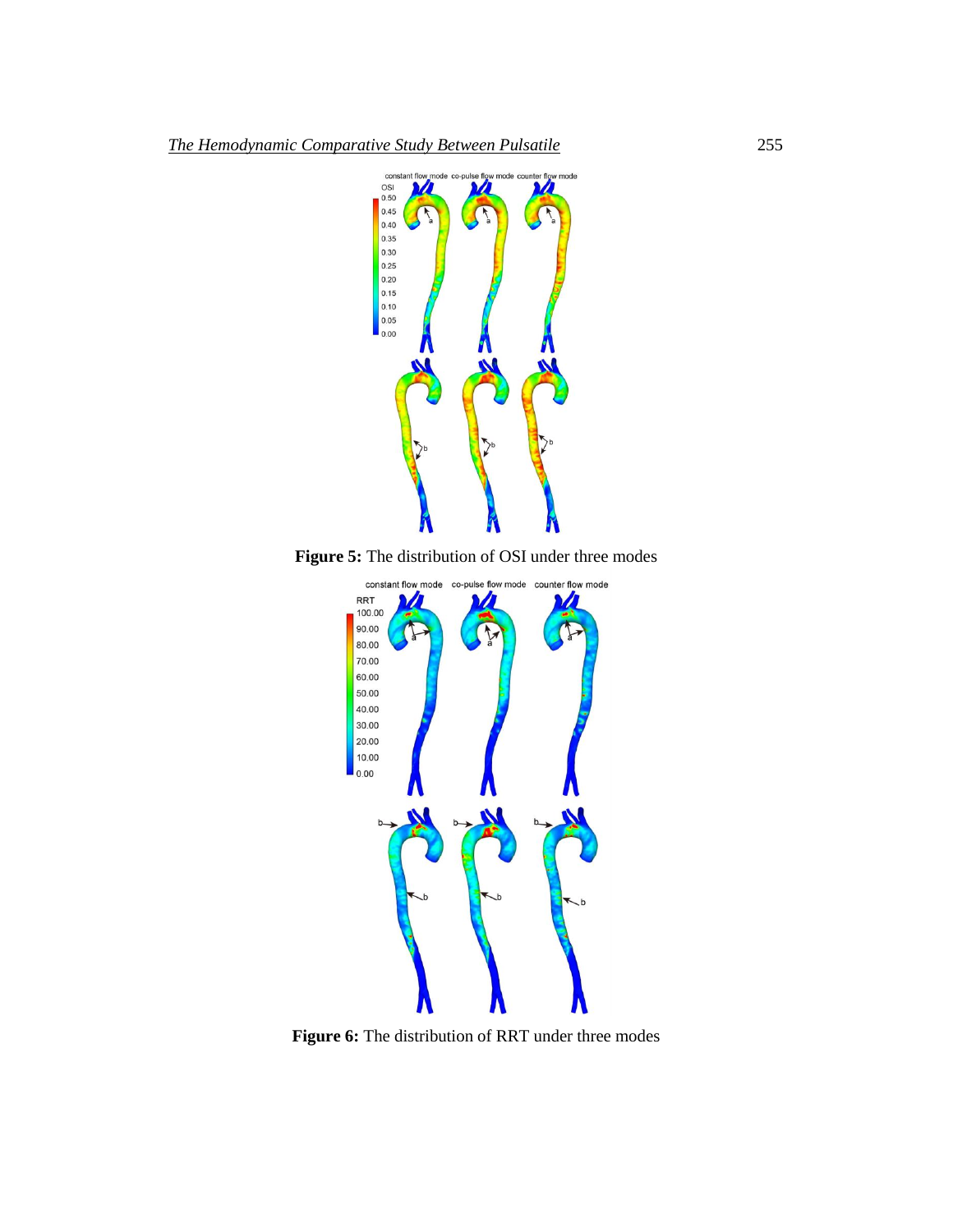# *3.4 The changes in EW, EAL and EL*

Fig. 7 illustrated the comparison results of EW, EAL and EL under three ECMO modes. Fig. 7A illustrated the change in EW under three cases. It was seen that, under three ECMO modes, EW significantly increased in the ejection phase. And then, it reduced to zero during the diastolic phase, as the flow rate through the aortic root is zero. In addition, the peak value of EW, under co-pulse ECMO support was the highest one than other two modes (co-pulse mode 1.51 w *vs.* constant flow mode 1.44 w and counter pulse mode 1.30 w). Moreover, EW, under counter pulse mode, slightly reduced compared with constant flow mode. Fig. 7B showed the EAL under three modes. The EAL, under counter pulse ECMO support, achieve the minimum value (constant flow mode 1.03 mmHg·s/ml *vs.* co-pulse mode 1.67 mmHg·s/ml *vs.* counter pulse mode 0.82 mmHg·s/ml). The change in EL of three modes was demonstrated in Fig. 7C. It was found that the EL was changed along with the left ventricular motion. When the left ventricle contracted to pump the blood into the aorta, the EL of the circulatory system was significantly increased, while it rapidly reduced during the diastolic phase. Among the all modes, co-pulse mode could achieve the highest EL (constant flow mode 0.18 w *vs.* co-pulse mode 0.50 w *vs.* counter pulse mode 0.16 w) at peak systole (*t*=0.13 s).



**Figure 7:** The changes in EW, EAL and EL under three ECMO modes. 7A shows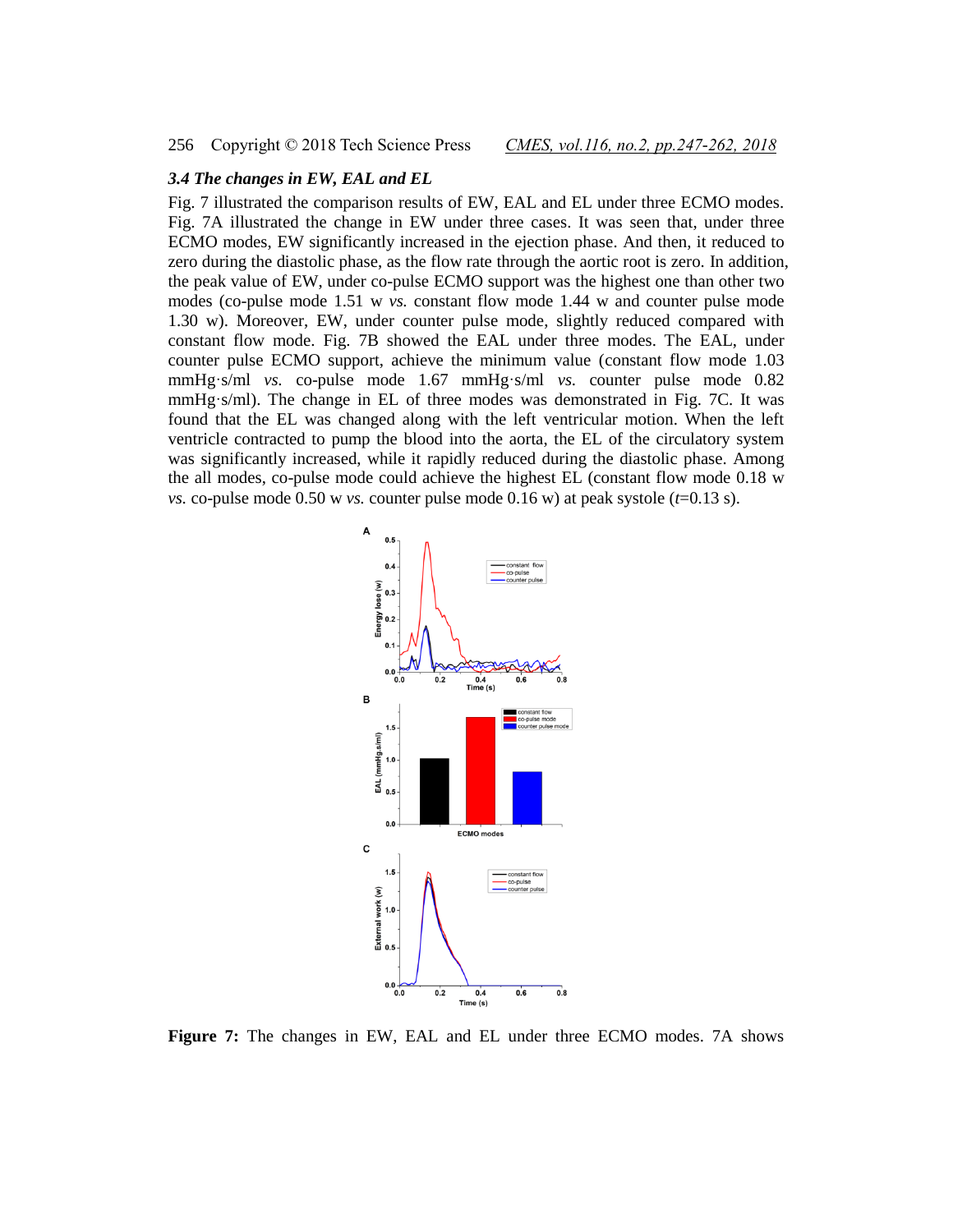changes in the left ventricular external work during the whole cardiac cycle; 7B illustrates the difference of EAL between three modes; 7C is the changes in EL respecting with time under three modes

#### **4 Discussion**

In this study, we analyzed the hemodynamic changes caused by pulsatile ECMO and non-pulsatile ECMO. Both pulsatile and non-pulsatile ECMO resulted in the enhancement of OSI and RRT. Moreover, the co-pulse mode ECMO achieved higher OSI, RRT, EW, EAL and EL, compared with other two modes. This was the first study that comparing the hemodynamic differences between conventional constant flow ECMO, co-pulse mode ECMO and counter pulse mode ECMO.

VA-ECMO became an alternative method for life threatening circulatory failure with or without respiratory failure [Lindfors, Frenckner, Sartipy et al. (2017)]. Arterial desaturation in the upper body was frequently seen in patients with VA-ECMO [Alwardt, Patel, Lowell et al. (2013)]. The reason of this phenomenon was assumed that blood leaving the ECMO was fully saturated with oxygen, but usually only reaches the descending aorta and the distal aortic arch [He and Ku (1996)]. This hypothesis could be proven by the results of this study. In this study, the mixture of deoxygenated blood from left ventricle and the oxygenated blood from ECMO was observed (Fig. 3). At the beginning of ejection phase, the deoxygenated blood and oxygenated blood was mixed at the aortic arch. And the three braches was perfused by the mixture blood, in which the oxygen saturation was reduced. And then, along with the increase of deoxygenated blood flow, the percentage of deoxygenated blood, flowing into the three braches vessels, was gradually increased. At the peak systole, the three braches vessels were totally perfused by deoxygenated blood flow. Among the three different modes, the perfusion pattern is totally different from each other. Compared with co-pulse mode, the deoxygenated blood, under counter pulse mode, easier flow into the ascending aorta (Fig. 4 0.2 s). In contrast, during the diastolic phase, under counter pulse mode, much more oxygenated blood flow entered into the three braches vessels (Fig. 4 0.6 s). This was due to the oxygenated blood flow rate increased during diastolic phase. In addition, the duration of diastolic phase was longer than systolic phase; hence, the ECMO under counter pulse mode could provide better perfusion performance than that under co-pulse mode and constant flow mode.

Hemodynamic factors were believed to play important roles in the vascular dysfunction. OSI was an important hemodynamic factor that highlighted areas where the wall shear stress vector presents directional changes over the cardiac cycle [He (1996)]. Many studies supported that OSI could strong effect on vascular functions. For instants, Wen et al. [Wen, Yang, Tseng et al. (2010)] reported that the over high OSI value tended to cause the dysfunction of endothelial cell of arterial system. Similarly, Goubergrits et al. [Goubergrits, Kertzscher, Schoneberg et al. (2008)] reported that OSI values of greater than 0.2 represented detrimental flow conditions that could be prone to the development of atherosclerosis and thrombosis. In this study, high OSI value regions were observed both under pulsatile ECMO and non-pulsatile mode ECMO support (Fig. 4). That meant that both pulsatile and non-pulsatile ECMO may contribute to vascular dysfunction, which was consistent with the clinical practice [Bisdas, Beutel, Warnecke et al. (2011)].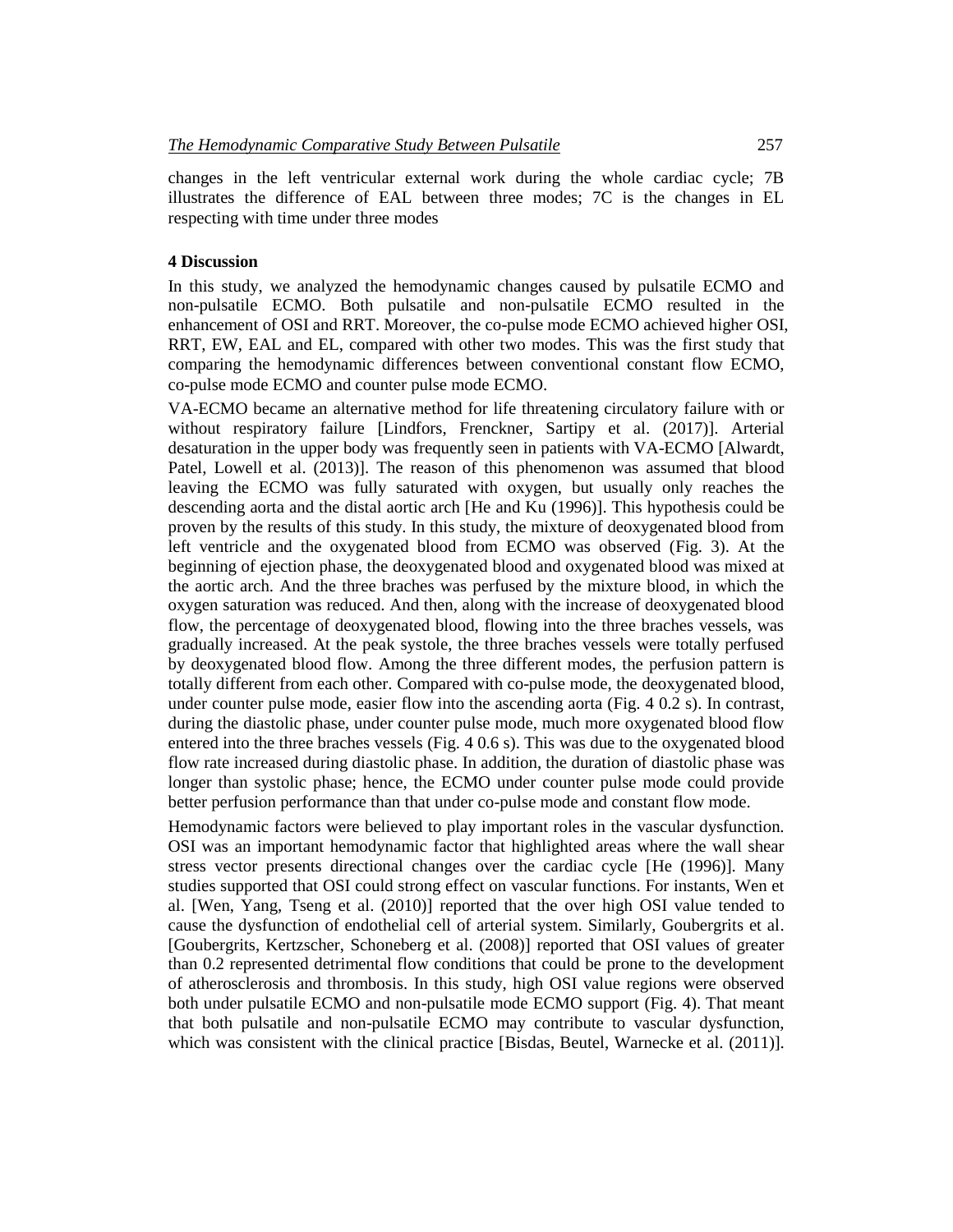From the results of this study, high OSI may result from the variation of the instantaneous value of left ventricular outflow. Along with the increase of left ventricular outflow rate, the location, where the left ventricular outflow contracted with the blood flow from ECMO, was moved toward to the descending aorta. In contrast, during the diastolic phase, this mixed location was moved toward to the ascending aorta. Among the three modes, OSI value in co-pulse mode was significantly higher than constant flow mode and counter pulse mode. That means compared with constant flow mode and counter pulse mode, ECMO, working under co-pulse mode, could provide worse hemodynamic conditions to arterial system. RRT was another important hemodynamic factor that indicated the particles stay near the wall [Pinto and Campos (2016)]. RRT should be between 0 and infinite, for zones with close recirculation. According to Lee's study, the RRT values higher than 8 should be considered elevated. High RRT values indicated potential zones of thrombosis and deposition appearance, as verified by Morbiducci et al. [Morbiducci, Gallo, Massai et al. (2011)] and Sousa et al. [Sousa, Castro, António et al. (2016)]. In this study, it was found that the high RRT area was observed at aortic arch and descending aorta. And the value and area of high RRT was much larger than that obtained from compared with constant flow mode and counter pulse mode. In short, the co-pulse mode ECMO may provide worse hemodynamic state to the arterial system than that obtained from both other modes.

Currently, the effects of ECMO on the left ventricular function and afterload has been attracted much more interests. Reesink et al. [Reesink, Sauren, Dekker et al. (2005)] found that the myocardial oxygen consumption was significantly increased at the systolic phase. Similarly, Cheypesh et al. [Cheypesh, Yu, Li et al. (2014)] reported that the myocardial oxygen consumption was increased along with the increase of ECMO flow rate. These findings were consistent with our results. In this study, EW was used to evaluate the left ventricular work, which was related to the myocardial oxygen consumption. It was seen that EW was varied along with the cardiac motion. During the systolic phase, EW rapidly increased. And among the three modes, EW, obtained from co-pulse mode ECMO, was the largest one. Similarly, EAL was another hemodynamic factor for evaluating the left ventricular working condition. It was confirmed that the increase of EAL resulted in the increase of myocardial oxygen consumption. And reduction of the EAL became an important aim for protecting and promoting cardiac function. In this study, it was found that EAL, under three modes, was totally different from each other. EAL, obtained from co-pulse mode ECMO, was the largest among the three modes, while the EAL, under counter pulse mode, was the smallest one. Moreover, EL was a useful hemodynamic factor, reflecting the efficiency and hemocompatibility of ECMO. The lower EL meant that less energy was consumed by vascular wall and turbulence, which may result in vascular dysfunction and hemolysis. In this study, the EL, obtained from co-pulse mode ECMO, was more than twofold than that, obtained from constant flow mode and counter pulse mode. That means patients, supported by co-pulse mode ECMO, had higher possibility to suffer from vascular complications and hemolysis. In short, it is demonstrated that the counter pulse mode ECMO could provide better hemodynamic states to the arterial system, which may lead to better outcome to patients.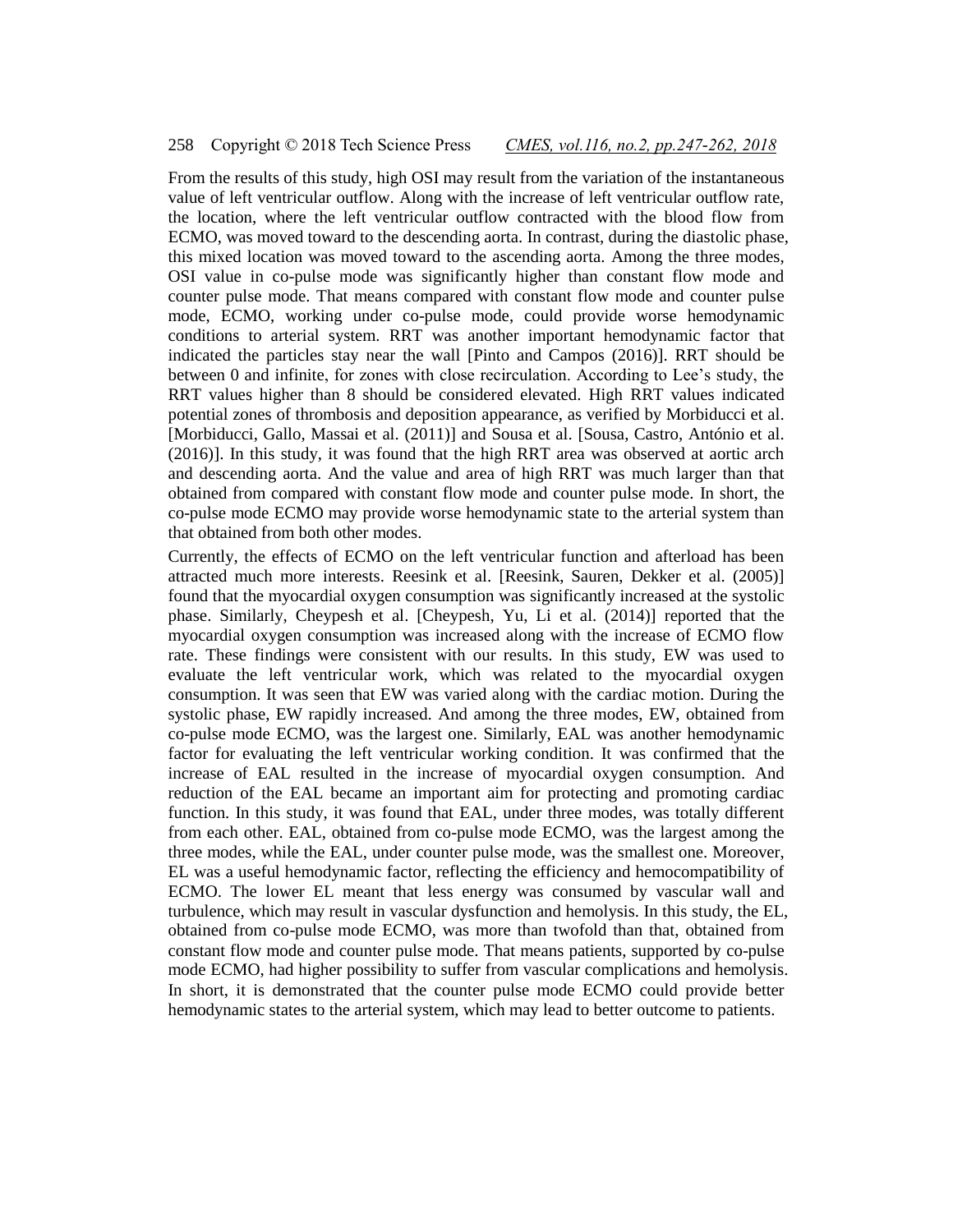# **5 Limitation**

The boundary condition, used in this study, was set according to the clinical practice. Hence the results could provide useful information to operator of ECMO and surgeons. However, the results of numerical study was changed by the varied of the boundary condition (including the left ventricular outflow rate and flow rate from ECMO), hence, if the boundary condition is significant different from those reported in this study, the conclusions maybe altered.

#### **6 Conclusion**

Numerical studies were conducted to evaluate the hemodynamic differences between constant flow ECMO, co-pulse mode ECMO and counter pulse mode ECMO. Furthermore, this study found that optimal the relationship between left ventricular outflow and ECMO outflow was a viable engineering solution to improve the hemodynamic states and cardiac function. The study results demonstrated that there was more oxygenated blood perfused into the three braches vessels than that under constant flow mode and counter flow mode. That meant the ECMO, working in the counter pulse mode, could provide better oxygen perfusion performance. In addition, the counter pulse mode ECMO could also achieve lowest RRT among the three modes (constant flow mode 220 *vs.* co-pulse mode 132 *vs.* counter pulse mode 93), while the peak value of OSI, obtained from the three modes, was similar with each other. Similarly, the results also demonstrated that the ECMO, working under counter pulse mode, could significantly reduce the left ventricular external work (co-pulse mode 1.51 w *vs.* constant flow mode 1.44 w and counter pulse mode 1.30 w), left ventricular afterload (constant flow mode 1.03 mmHg·s/ml *vs.* co-pulse mode 1.67 mmHg·s/ml vs. counter pulse mode 0.82 mmHg·s/ml) and energy loss of arterial system (constant flow mode 0.18 w *vs.* co-pulse mode 0.50 w *vs.* counter pulse mode 0.16 w). In short, the counter pulse mode ECMO could provide better hemodynamic performance, cardiac function and cerebral oxygen perfusion, compared with that obtained from conventional constant flow ECMO and counter pulse mode ECMO.

**Acknowledgment:** Funding: This study was partly funded by the National Natural Science Foundation of China (Grant No. 11602007, 91430215, 11572014), BJUT Foundation Fund (Grant No.015000514316007), and Key research and development program (2016YFC0103201, 2017YFC0111104), and New Talent (015000514118002).

#### **Reference**

**Assmann, A.; Gül, F.; Benim, A. C.; Joos, F.; Akhyari, P. et al.** (2015): Dispersive aortic cannulas reduce aortic wall shear stress affecting atherosclerotic plaque embolization. *Artificial Organs*, vol. 39, no. 3, pp. 203-211.

**Alwardt, C. M.; Patel, B. M.; Lowell, A.; Lowell, A.; Dobberpuhl, J. et al.** (2013): Regional perfusion during venoarterial extracorporeal membrane oxygenation: A case report and educational modules on the concept of dual circulations. *Journal of Extra-corporeal Technology*, vol. 45, no. 3, pp. 187-194.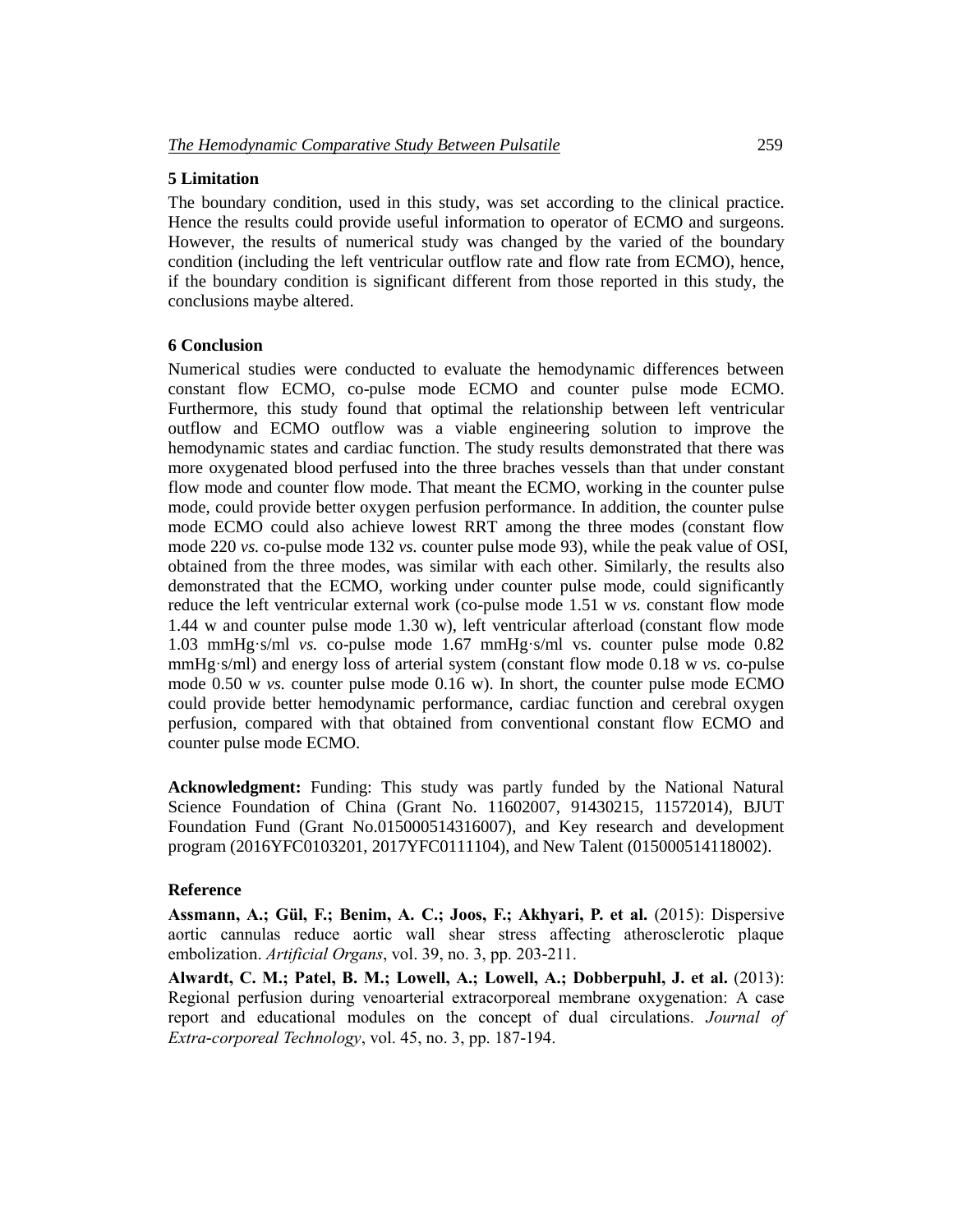**Adedayo, P.; Wang, S.; Kunselman, A. R.; Ündar, A.** (2014): Impact of pulsatile flow settings on hemodynamic energy levels using the novel diagonal medos DP3 pump in a simulated pediatric extracorporeal life support system. *World Journal for Pediatric & Congenital Heart Surgery*, vol. 5, no. 3, pp. 440-448.

**Bisdas, T.; Beutel, G.; Warnecke, G.; Hoeper, M. M.; Kuehn, C. et al.** (2011): Vascular complications in patients undergoing femoral cannulation for extracorporeal membrane oxygenation support. *Annals of Thoracic Surgery*, vol. 92, no. 2, pp. 626-631.

**Caruso, M. V.; Gramigna, V.; Serraino, G. F.; Renzulli, A; Fragomeni, G.** (2015): Influence of aortic outflow cannula orientation on epiaortic flow pattern during pulsed cardiopulmonary bypass. *Journal of Medical and Biological Engineering*, vol. 35, no. 4, pp. 455-463.

**Cheng, Z.; Tan, F. P. P.; Riga, C. V.; Bicknell, C. D.; Hamady, M. S. et al.** (2010): Analysis of flow patterns in a patient-specific aortic dissection model. *Journal of Biomechanical Engineering*, vol. 132, no. 5, pp. 1007-1010.

**Cheypesh, A.; Yu, X.; Li, J.** (2014): Measurement of systemic oxygen consumption in patients during extracorporeal membrane oxygenation-description of a new method and the first clinical observations. *Perfusion*, vol. 29, no. 1, pp. 57-62.

**Extracorporeal Life Support Organization** (2013): *Extracorporeal Life Support Registry Report: International Summary*. Ann Arbor, MI: ELSO.

**Gao, B.; Chang, Y.; Xuan, Y. J.; Zeng, Y.; Liu, Y. J.** (2013): The hemodynamic effect of the support mode for the Intra-aorta pump on the cardiovascular system. *Artificial Organs*, vol. 37, no. 2, pp. 157-165.

**Goubergrits, L.; Kertzscher, U.; Schoneberg, B.; Wellnhofer, E.; Petz, C. et al.**  (2008): CFD analysis in an anatomically realistic coronary artery model based on non-invasive 3D imaging: Comparison of magnetic resonance imaging with computed tomography. *International Journal of Cardiovascular Imaging*, vol. 24, no. 4, pp. 411-421.

**Guan, Y.; Karkhanis, T.; Wang, S.; Rider, A.; Koenig, S. C. et al.** (2010): Physiologic benefits of pulsatile perfusion during mechanical circulatory support for the treatment of acute and chronic heart failure in adults. *ArtifIcial Organs*, vol. 34, no. 7, pp. 529-536.

**Gu, K.; Zhang, Y.; Gao, B.; Chang, Y.; Zeng, Y.** (2016): Hemodynamic differences between central ecmo and peripheral ECMO: A primary CFD study. *Medical Science Monitor*, vol. 22, pp. 717-726.

**He, X. J.; Ku, D. N.** (1996): Pulsatile flow in the human left coronary artery bifurcation: Average conditions. *Journal of Biomechanical Engineering*, vol. 118, no. 1, pp. 74-82.

**Kabinejadian, F.; Chua, L. P.; Ghista, D. N.; Sankaranarayanan, M.; Tan, Y. S.** (2010): A novel coronary artery bypass graft design of sequential anastomoses. *Annals of Biomedical Engineering*, vol. 38, no. 10, pp. 3155-3150.

**Khalafvand, S. S.; Ng, E. Y. K.; Zhong, L.; Hung, T. K.** (2012): Fluid-dynamics modelling of the human left ventricle with dynamic mesh for normal and myocardial infarction: Preliminary study. *Computers in Biology and Medicine*, vol. 42, no. 8, pp. 863-870.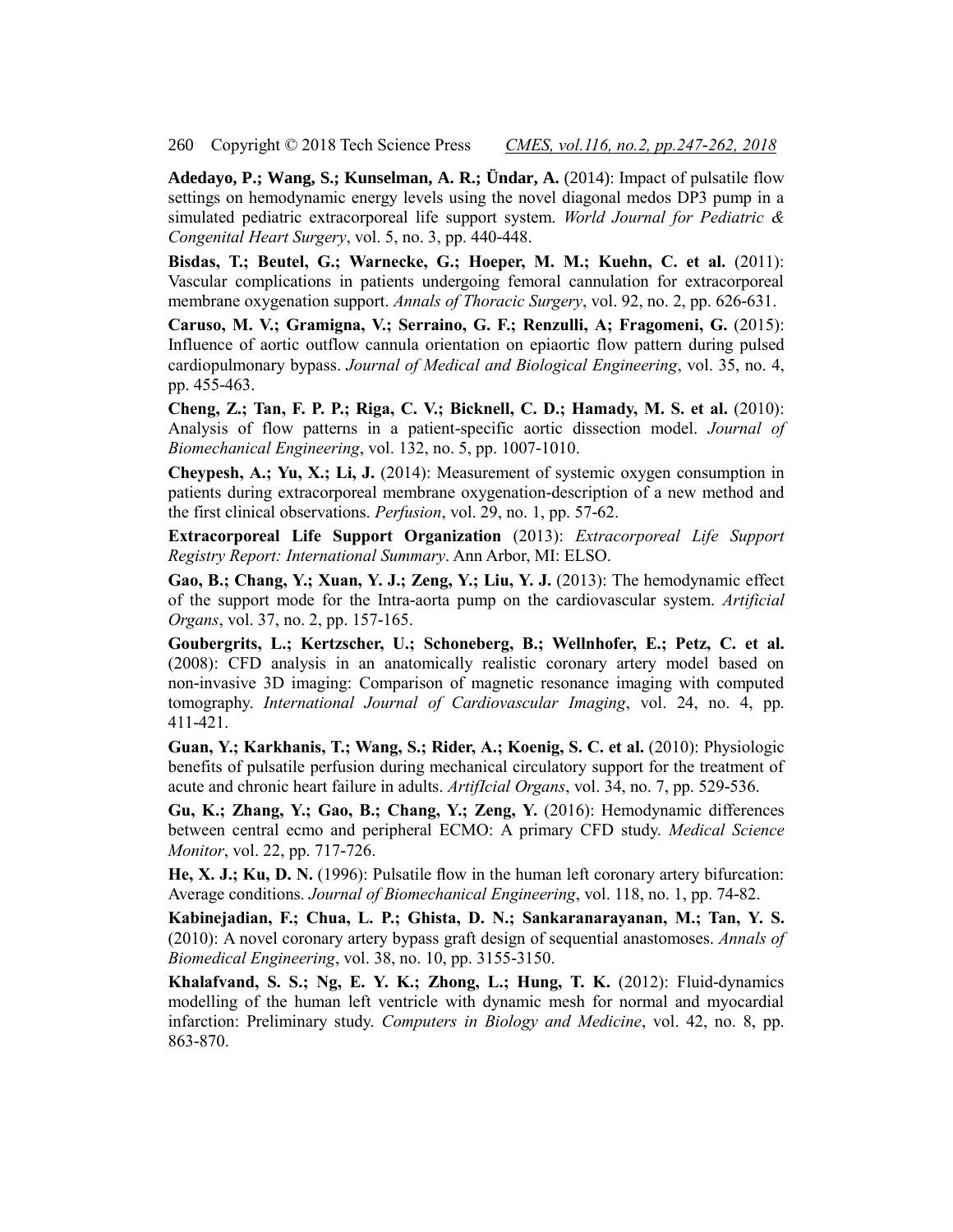**Lindfors, M.; Frenckner, B.; Sartipy, U.; Bjällmark, A.; Broomé, M.** (2017): Venous cannula positioning in arterial deoxygenation during veno-arterial extracorporeal membrane oxygenation-a simulation study and case report. *Artificial Organs*, vol. 41, no. 1, pp. 75-81.

**Morbiducci, U.; Gallo, D.; Massai, D.; Ponzini, R.; Deriu, M. A. et al.** (2011): On the importance of blood rheology for bulk flow in hemodynamic models of the carotid bifurcation. J*ournal of Biomechanics*, vol. 44, no. 13, pp. 2427-2438.

**Pinto, S. I. S.; Campos, J. B. L. M.** (2016): Numerical study of wall shear stress-based descriptors in the human left coronary artery. *Computer Methods in Biomechanics and Biomedical Engineering*, vol. 19, no. 13, pp. 1443-1455.

**Rikhtegar, F.; Knight, J. A.; Olgac, U.; Saur, S. C.; Poulikakos, D. et al.** (2012): Choosing the optimal wall shear parameter for the prediction of plaque location-A patient-specific computational study in human left coronary arteries. *Atherosclerosis*, vol. 221, no. 2, pp. 432-437.

**Reesink, K. D.; Sauren, L. D.; Dekker, A. L.; Severdija, E.; Nagel, T. V. D. et al.**  (2005): Synchronously counter pulsating extracorporeal life support enhances myocardial working conditions regardless of systemic perfusion pressure. *European Journal of Cardio-Thoracic Surgery*, vol. 28, no. 6, pp. 790-796.

**Sousa, L. C.; Castro, C. F.; António, C. C.; Sousa, F.; Santos, R. et al.** (2016): Computational simulation of carotid stenosis and flow dynamics based on patient ultrasound data-A new tool for risk assessment and surgical planning. *Advances in Medical Sciences*, vol. 61, no. 1, pp. 32-39.

**Trummer, G.; Foerster, K.; Buckberg, G; Benk, C.; Mader, I. et al.** (2014): Superior neurologic recovery after 15 minutes of normothermic cardiac arrest using an extracorporeal life support system for optimized blood pressure and flow. *Perfusion*, vol. 29, no. 2, pp. 130-138.

**Wang, S.; Kunselman, A. R.; Clark, J. B.; Ündar, A.** (2015): In vitro hemodynamic evaluation of a novel pulsatile extracorporeal life support system: impact of perfusion modes and circuit components on energy loss. *Artificial Organs*, vol. 39, no. 1, pp. 59-66.

**Wolfe, R.; Strother, A.; Wang, S.; Kunselman, A. R.; Ündar, A.** (2015): Impact of pulsatility and flow rates on hemodynamic energy transmission in an adult extracorporeal life support system. *Artificial Organs*, vol. 39, no. 7, pp. 127-137.

**Wen, C. Y.; Yang, A. S.; Tseng, L. Y.; Chai, J. W.** (2010): Investigation of pulsatile flow field in healthy thoracic aorta models. *Annals of Biomedical Engineering*, vol. 38, no. 2, pp. 391-402.

**Yu, S. C. H.; Liu, W.; Wong, R. H. L.; Underwood, M.; Wang, D.** (2016): The potential of computational fluid dynamics simulation on serial monitoring of hemodynamic change in type B aortic dissection. *CardioVascular and Interventional Radiology*, vol. 39, no. 8, pp. 1090-1098.

**Zhao, X.; Liu, Y. J.; Bai, F.; Ren, X. C.; Ding, J. L. et al.** (2012): Numerical study on bilateral bidirectional glenn shunt. *Journal of Medical Biomechanics*, vol. 27, no. 5, pp. 488-494.